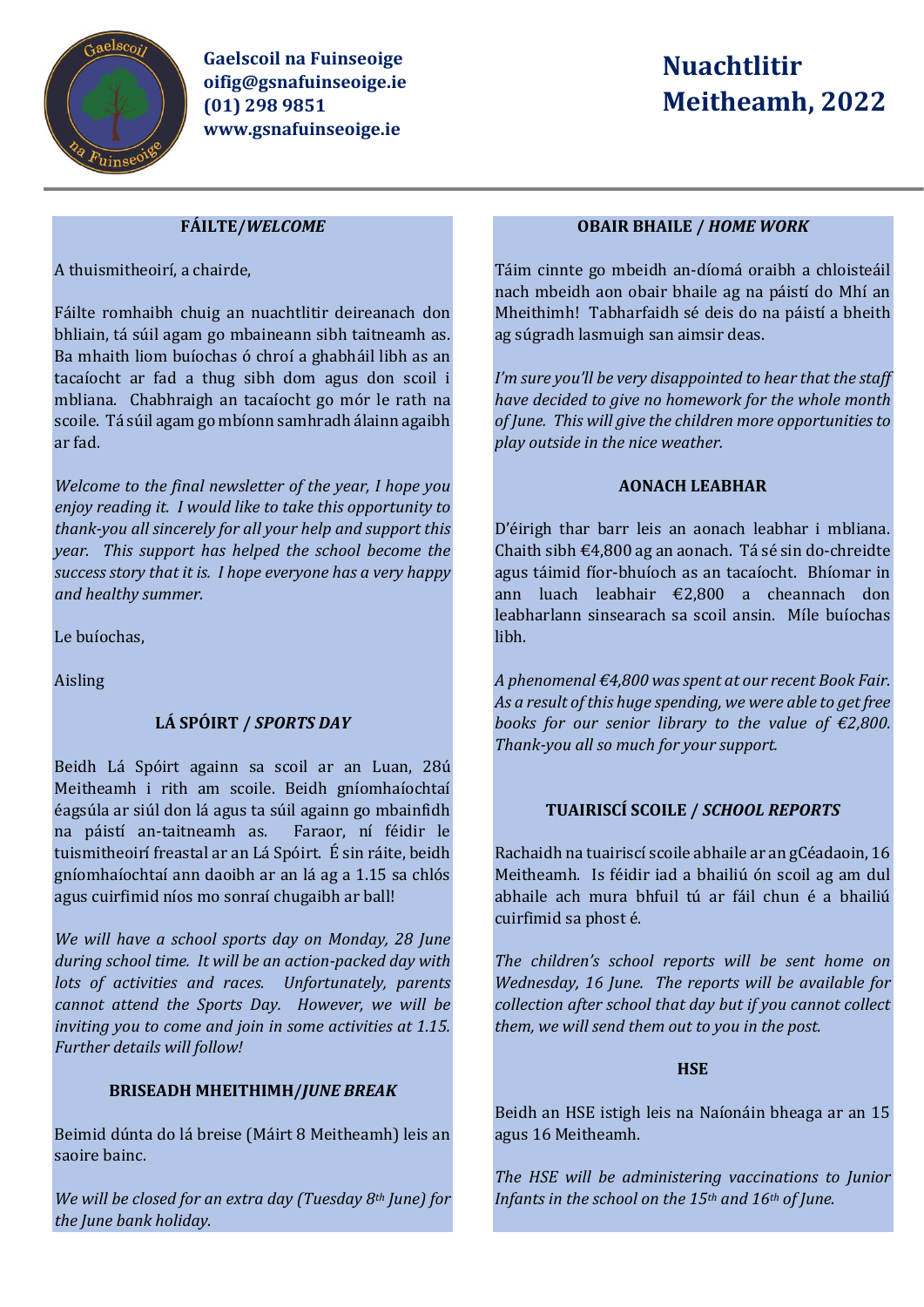#### **CLÁR BÍ SÁBHÁILTE /** *STAY SAFE PROGRAMME*

#### **<http://www.staysafe.ie/parents.htm>**

Beidh an clár oideachais sábháilteachta pearsanta, Bí Sábháilte á mhúineadh sa scoil. Is é an aidhm atá ag an gclár Bí Sábháilte ná scileanna sábháilteachta pearsanta a mhúineadh do na leanaí le go mbeidh siad in ann aire a thabhairt dóibh féin ar ócáidí a bheadh contúirteach nó a chuirfeadh as dóibh. Ar dtús, pléann an clár ócáidí coitianta a bhaineann le formhór na leanaí ina saol m.sh. ag dul amú, bulaíocht. Chomh maith leis sin, múineann an clár na scileanna sábháilteachta atá ag teastáil ó leanaí chun iad féin a chosaint ó dhrochíde choirp agus ó dhrochíde ghnéis. Go bunúsach, múineann an clár do leanaí insint do dhuine fásta faoi aon ní a bheadh ag cur as dóibh. Tá sé tábhachtach go mbeidh eolas ag tuismitheoirí ar a bhfuil i gceachtanna Bí Sábháilte agus go mbeidh siad in ann na ceachtanna a phlé lena gcuid leanaí.

*We are going to teach the Stay Safe over the next few weeks. The aim of the programme is to teach children personal safety skills so they can look after themselves in situations which could be upsetting or dangerous. It deals initially with common situations which most children will experience at some stage or other, e.g. getting lost or being bullied. The programme also teaches children the safety skills necessary to protect themselves from physical or sexual abuse and emphasises the importance of telling a trusted adult about any problems they have. The Stay Safe programme is part of the Social, Personal and Health Education curriculum. It is important that parents are aware of the content of the Stay Safe lessons and are able to discuss the lessons with their children. Your child may bring home worksheets that will inform you on the topics being covered in class and how you can reinforce the messages at home. You can familiarise yourself with the content of the Stay Safe lessons at www.staysafe.ie/teachers/resources.htm.* 

#### **CAMPAÍ SAMHRAIDH/***SUMMER CAMPS*

Tá spásanna fós ar fáil sna Campaí Samhraidh Sóisearach agus Sinsearach.

*There are still places available in the school Summer Camps that will run in the school 10.00am-1.00pm.* 

#### **LÍNTE AR MAIDIN /** *LINES IN THE MORNING*

Táimid an-sásta leis na línte ar maidin sa chlós agus measaimid go mbaineann na páistí an-taitneamh astu. Tosaíonn an feitheoireacht ag a 8.25 agus iarraimid oraibh nach mbeidh páistí sa chlós roimhe sin. Ma tá, níl siad clúdaithe ó thaobh árachais de.

We are very happy with the lines in the morning and it appears the children are too! Supervision starts at 8.25 and we ask that children are not unsupervised before that. It they are, they are not covered by insurance.

## **LAETHANTA SAOIRE /***SCHOOL HOLIDAYS*

Dúnfaidh an scoil **ar an gCéadaoin, 29ú Meitheamh** ag 11.45rn do laethanta saoire an tsamhraidh. Osclóidh an scoil arís **ar an gCéadaoin, 31 Lúnasa** ag 8.30rn.

*The school will close for the summer holidays on Wednesday, 29 June at 11.45am. We will reopen on Wednesday, 31 August at 8.30am.*

## **MÚINTEOIR SIVE**

Ba mhaith linn gach rath a ghuí ar Mhúinteoir Sive atá ag glacadh bliana saor ón scoil chun dul ag taisteal. Braithfimid uainn í ach tá súil againn go mbíonn anbhliain aici.

*Múinteoir Sive is taking a career break to travel next year. While we will miss her, we wish her every success on her travels.* 

#### **TRÁTH NA GCEIST /** *TABLE QUIZ*

D'éirigh thar cinn leis an Tráth na gCeist scoile a d'eagraigh an Coiste Cairde le déanaí. Bailíodh €3,000 ar son na scoile. Tá sé sin thar barr agus táimid chun seit IPadanna a cheannach don scoil leis an airgead a bhailítear i mbliana agus an bhliain seo chugainn. Míle buíochas leis an gcoiste a rinne sár obair á eagrú, go speisialta Brendan O' Connor.

*The recent school Table Quiz was a huge success thanks to the Coiste Cairde who organised it. It raised €3,000 for the school and we will be putting that money towards a class set of IPads for the children. Many thanks to the coiste and especially to Brendan O' Connor for all their hard work in organising this great event.*